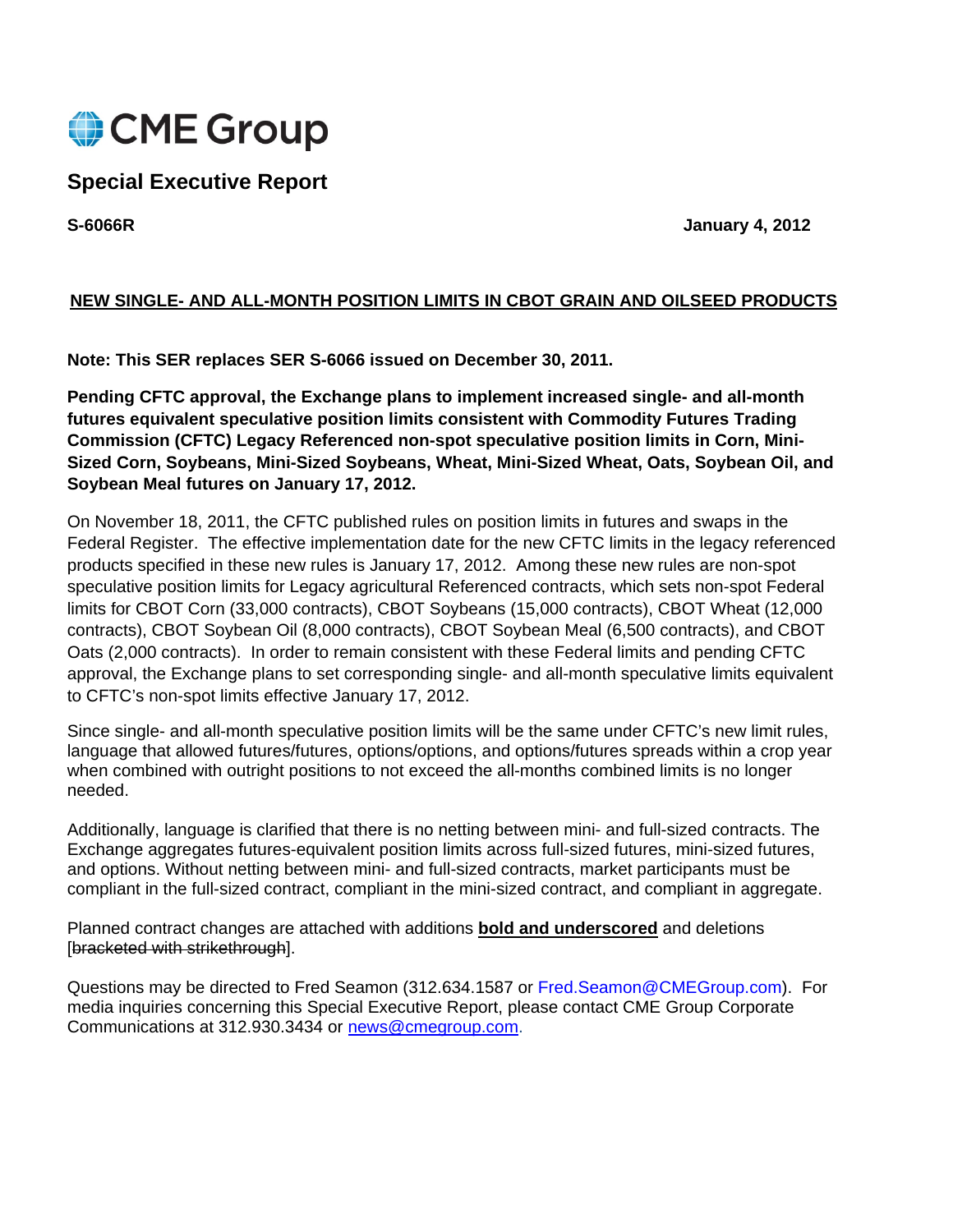# Position Limit and Reportable Level Table

|                          |      | <b>SCALE-</b><br><b>DOWN SPOT</b> | <b>SPOT</b>       | <b>SINGLE</b>          | <b>ALL MONTHS</b>          | <b>POSITION</b><br><b>ACCOUNTABILITY</b> | <b>REPORTABLE</b><br><b>FUTURES</b> | <b>REPORTABLE</b><br><b>OPTIONS</b> |  |  |  |  |
|--------------------------|------|-----------------------------------|-------------------|------------------------|----------------------------|------------------------------------------|-------------------------------------|-------------------------------------|--|--|--|--|
| <b>CONTRACT NAME</b>     | Opts | <b>MONTH</b>                      | <b>MONTH</b>      | <b>MONTH</b>           | <b>COMBINED</b>            | <b>Futures/Options</b>                   | <b>LEVEL</b>                        | <b>LEVEL</b>                        |  |  |  |  |
| <b>AGRICULTURAL</b>      |      |                                   |                   |                        |                            |                                          |                                     |                                     |  |  |  |  |
|                          |      |                                   |                   |                        |                            |                                          |                                     |                                     |  |  |  |  |
|                          |      |                                   |                   | [13, 500]              | [22,000]                   |                                          |                                     |                                     |  |  |  |  |
|                          |      |                                   |                   | 33,000                 | 33,000                     |                                          |                                     |                                     |  |  |  |  |
|                          |      |                                   | 600<br>(aggregate | (aggregate,<br>see     | (aggregate,<br>see #[4,]3, |                                          | 250<br>(individual,                 |                                     |  |  |  |  |
| Corn & mini-sized Corn   | Y    |                                   | see #10)          | #[1]3,10)              | 10)                        |                                          | see #11)                            | 250                                 |  |  |  |  |
|                          |      |                                   |                   | 13,500<br>(aggregate,  | 22,000<br>(aggregate,      |                                          |                                     |                                     |  |  |  |  |
| Corn Calendar Swap       |      |                                   |                   | see $#1)$              | see #1)                    |                                          | 25                                  | N/A                                 |  |  |  |  |
|                          |      |                                   |                   | [6, 500]               | [40,000]                   |                                          |                                     |                                     |  |  |  |  |
|                          |      |                                   |                   | 15,000                 | 15,000                     |                                          |                                     |                                     |  |  |  |  |
| Soybeans & mini-sized    |      |                                   | 600<br>(aggregate | (aggregate,<br>see     | (aggregate,<br>see         |                                          | 150<br>(individual,                 |                                     |  |  |  |  |
| Soybeans                 | Υ    |                                   | see #10)          | #[1]3,10)              | #[4,4]3,10)                |                                          | see #11)                            | 150                                 |  |  |  |  |
|                          |      |                                   |                   | 6,500                  | 10,000                     |                                          |                                     |                                     |  |  |  |  |
| Soybean Calendar Swap    |      |                                   |                   | (aggregate,<br>see #1) | (aggregate,<br>see #1)     |                                          | 25                                  | N/A                                 |  |  |  |  |
|                          |      |                                   |                   | [5,000]                | [6, 500]                   |                                          |                                     |                                     |  |  |  |  |
|                          |      |                                   |                   | 12,000                 | 12,000                     |                                          |                                     |                                     |  |  |  |  |
|                          |      |                                   | 600<br>(aggregate | (aggregate,<br>see     | (aggregate,<br>see         |                                          | 150<br>(individual,                 |                                     |  |  |  |  |
| Wheat & mini-sized Wheat | Υ    | (see #8)                          | see #10)          | #[1]3,10)              | $\#[4,7]3,10)$             |                                          | see #11)                            | 150                                 |  |  |  |  |
|                          |      |                                   |                   | 5,000<br>(aggregate,   | 6,500<br>(aggregate,       |                                          |                                     |                                     |  |  |  |  |
| Wheat Calendar Swap      |      |                                   |                   | see #1)                | see #1)                    |                                          | 25                                  | N/A                                 |  |  |  |  |
|                          |      |                                   |                   | [ <del>1,400</del> ]   | 2,000                      |                                          |                                     |                                     |  |  |  |  |
|                          |      |                                   |                   | 2,000                  |                            |                                          |                                     |                                     |  |  |  |  |
| Oats                     | Υ    |                                   | 600               | (see #[1]3)            | (see $\#[4, 6]3$ )         |                                          | 60                                  | 60                                  |  |  |  |  |
|                          |      | 200 / 250                         | 600               | 1,800                  | 1,800                      |                                          |                                     |                                     |  |  |  |  |
| Rough Rice               | Υ    | (see #5)                          |                   | (see #3)               | (see #3)                   |                                          | 50                                  | 50                                  |  |  |  |  |
|                          |      |                                   |                   | [6,000]                | [6, 500]                   |                                          |                                     |                                     |  |  |  |  |
|                          |      |                                   |                   | 8,000                  | 8,000                      |                                          |                                     |                                     |  |  |  |  |
| Soybean Oil              | Υ    |                                   | 540               | (see<br>#[1,7]3        | (see<br>#[1,7]3)           |                                          | 200                                 | 200                                 |  |  |  |  |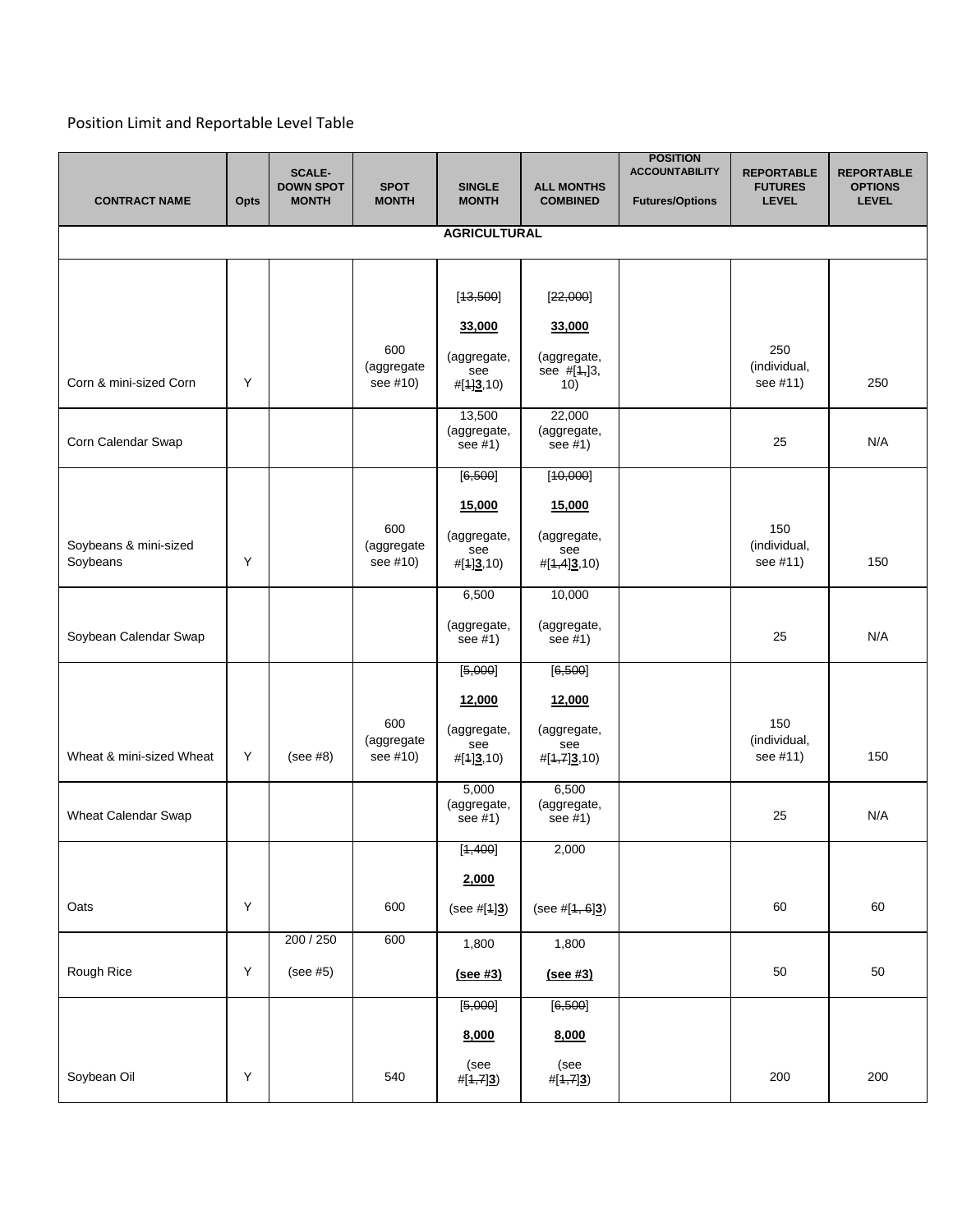| <b>CONTRACT NAME</b>    | Opts | <b>SCALE-</b><br><b>DOWN SPOT</b><br><b>MONTH</b> | <b>SPOT</b><br><b>MONTH</b> | <b>SINGLE</b><br><b>MONTH</b> | <b>ALL MONTHS</b><br><b>COMBINED</b> | <b>POSITION</b><br><b>ACCOUNTABILITY</b><br><b>Futures/Options</b> | <b>REPORTABLE</b><br><b>FUTURES</b><br><b>LEVEL</b> | <b>REPORTABLE</b><br><b>OPTIONS</b><br><b>LEVEL</b> |
|-------------------------|------|---------------------------------------------------|-----------------------------|-------------------------------|--------------------------------------|--------------------------------------------------------------------|-----------------------------------------------------|-----------------------------------------------------|
|                         |      |                                                   |                             | [5,000]                       |                                      |                                                                    |                                                     |                                                     |
|                         |      |                                                   |                             | 6,500                         | 6,500                                |                                                                    |                                                     |                                                     |
| Soybean Meal            | Υ    |                                                   | 720                         | (see<br>$\#[4,7]3$            | (see<br>#[4,7]3)                     |                                                                    | 200                                                 | 200                                                 |
|                         |      |                                                   |                             | 1,000                         |                                      |                                                                    |                                                     |                                                     |
| Soybean Crush Options   |      |                                                   |                             | (see #1)                      | 1,000                                |                                                                    |                                                     | 100                                                 |
| Distillers' Dried Grain |      |                                                   | 200                         | 1,000                         | 1,000                                |                                                                    |                                                     | 100                                                 |

#1 Additional futures contracts may be held outside of the spot month as part of futures/futures spreads within a crop year provided that the total of such positions, when combined with outright positions, do not exceed the all months combined limit. In addition, a person may own or control additional options in excess of the futures-equivalent limits provided that those option contracts in excess of the futures-equivalent limits are part of an eligible option/futures spread.

- #2 Reserved
- #3 [No more than 13,500 futures-equivalent contracts net on the same side of the market are allowed in a single month in all strike prices combined. Additional options contracts may be held as part of option/option or option/futures spreads between months within the same crop year provided that the total of such positions, when combined with outright positions, does not exceed the all months combined limit. The futures-equivalents for both the options and futures contracts are aggregated to determine compliance with these net same side single month position limits.] **The futures-equivalents for both the options (in all strike prices) and futures contracts are aggregated to determine compliance with these net position limits.**
- #4 [No more than 6,500 futures-equivalent contracts net on the same side of the market are allowed in a single month in all strike prices combined. Additional options contracts may be held as part of option/option or option/futures spreads between months within the same crop year provided that the total of such positions, when combined with outright positions, does not exceed the all months combined limit. The futures-equivalents for both the options and futures contracts are aggregated to determined compliance with these net same side single month position limits.] **Reserved**
- #5 In the last five trading days of the expiring futures month, the speculative position limit for the July futures month will be 200 contracts and for the September futures month the limit will be 250 contracts.
- #6 [No more than 1,400 futures-equivalent contracts net on the same side of the market are allowed in a single month in all strike prices combined. Additional options contracts may be held as part of option/option or option/futures spreads between months within the same crop year provided that the total of such positions, when combined with outright positions, does not exceed the all months combined limit. The futures-equivalents for both the options and futures contracts are aggregated to determined compliance with these net same side single month position limits.] **Reserved**
- #7 [No more than 5,000 futures-equivalent contracts net on the same side of the market are allowed in a single month in all strike prices combined. Additional options contracts may be held as part of option/option or option/futures spreads between months within the same crop year provided that the total of such positions, when combined with outright positions, does not exceed the all months combined limit. The futures-equivalents for both the options and futures contracts are aggregated to determine compliance with these net same side single month position limits.] **Reserved**
- #8 In the last five trading days of the expiring futures month in May, the speculative position limit will be 600 contracts if deliverable supplies are at or above 2,400 contracts, 500 contracts if deliverable supplies are between 2,000 and 2,399 contracts, 400 contracts if deliverable supplies are between 1,600 and 1,999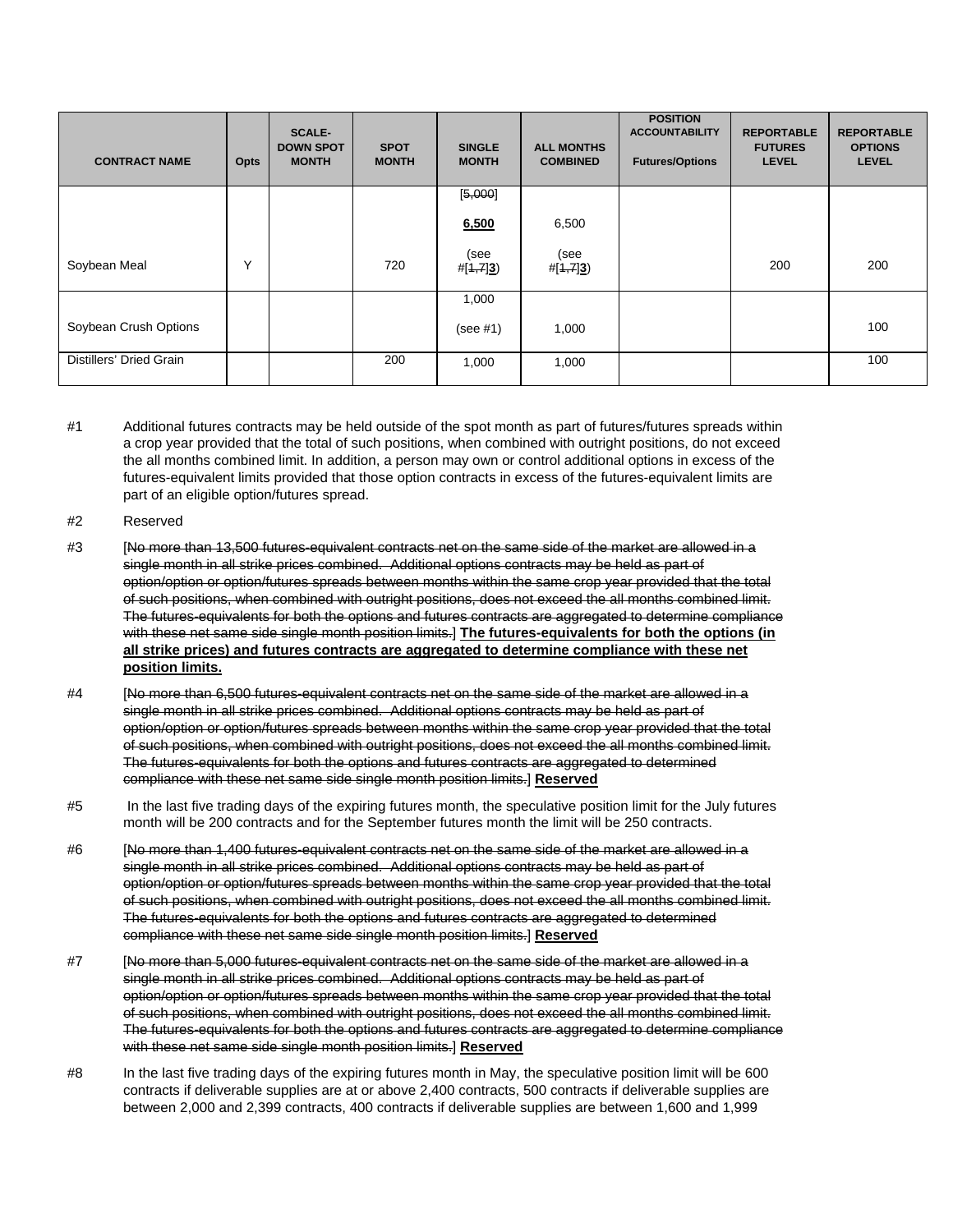contracts, 300 contracts if deliverable supplies are between 1,200 and 1,599 contracts, and 220 contracts if deliverable supplies are below 1,200 contracts. Deliverable supplies will be determined from the CBOT's Stocks of Grain report on the Friday preceding the first notice day for the May contract month. For the purposes of this Appendix, one mini-sized Wheat contract shall be deemed to be equivalent to one-fifth of a corresponding Wheat contract.

#9 The aggregate position limit in DJIA Index (\$25 multiplier) futures, mini-sized Dow (\$5 multiplier) futures and options, and DJIA Index futures and options is 50,000 DJIA Index futures contracts, net long or net short in all contract months combined. For the purposes of this appendix:

- One DJIA Index futures contract shall be deemed to be equivalent to two mini-sized Dow (\$5 multiplier) contracts.

- One DJIA Index (\$25 multiplier) futures contract shall be deemed to be equivalent to five minisized Dow (\$5 multiplier) contracts.

- Two DJIA Index (\$25 multiplier) futures contracts shall be deemed to be equivalent to five DJIA Index futures contracts.

- #10 The net long or net short positions in Corn, Soybeans, or Wheat contracts may not exceed their respective position limits. The net long or net short positions in mini-sized Corn, mini-sized Soybeans, or mini-sized Wheat contracts may not exceed their respective position limits. The aggregate [net] long or [net] short positions in Corn and mini-sized Corn, Soybeans and mini-sized Soybeans, or Wheat and mini-sized Wheat contracts may not exceed their respective position limits. **There shall be no netting between mini- and full-sized contracts for position limit purposes.** For the purposes of this Appendix, one minisized Corn, one mini-sized Soybean, or one mini-sized Wheat contract shall be deemed to be equivalent to one-fifth of a corresponding Corn, Soybeans, or Wheat contract.
- #11 The reporting level for the primary contract is separate from the reporting level for the mini-sized contract. Positions in any one month at or above the contract level indicated trigger reportable status. For a person in reportable status, all positions in any month of that contract must be reported. For the purposes of this Appendix, positions are on a contract basis.
- #12 Reserved
- #13 In the last ten trading days of the expiring futures month, the following position limits in the expiring contract will apply: U.S. Treasury Bonds – 25,000 contracts; U.S. Treasury Notes (6½ - 10 Year) – 60,000 contracts; U.S. Treasury Notes ( 5 Year) – 45,000 contracts; U.S. Treasury Notes (2 Year) – 25,000 contracts. No hedge exemptions will be permitted with respect to these limits.
- #14 Net Futures Equivalent Position limit applies to Ethanol futures and Ethanol Standard Options only.
- #15 Position Accountability applies to Cash-Settled Ethanol Options only. Reportable Option Levels applies to both Standard Ethanol Options and Cash-Settled Ethanol Options.
- #16 The spot month position limits for fertilizer swaps shall be in effect as of the open of trading on the last three trading days of the expiring contracts.

#### **Chapter 10 – Corn Futures**

#### **10102.E. Position Limits**

In accordance with Rule 559, Position Limits and Exemptions, no person shall own or control positions in excess of:

1. 600 contracts net long or net short in the spot month.

[2. 13,500 futures-equivalent contracts net long or net short in any single contract month excluding the spot month. Additional futures contracts may be held outside of the spot month as part of futures/futures spreads within a crop year provided that the total of such positions, when combined with outright positions, does not exceed the all months combined limit.]

[3]**2**. [22,000] **33,000** futures-equivalent contracts net long or net short in **any single month other than the spot month or in** all months combined.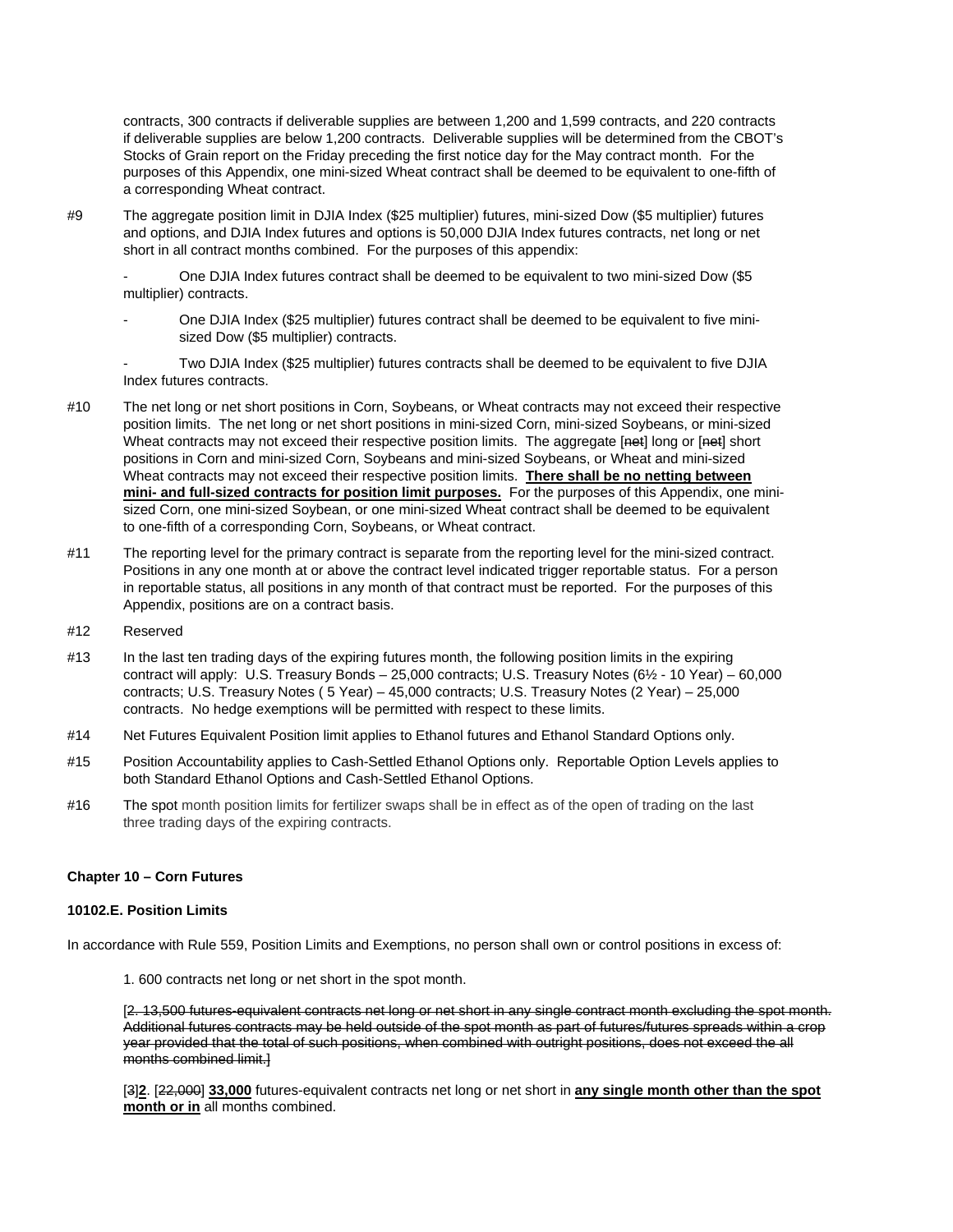[4]<sup>3</sup>. Limit on Holdings of Registered and Outstanding Shipping Certificates - No person, at any time, shall own or control more than 600 registered and outstanding Corn Shipping Certificates issued by facilities designated by the Exchange as regular to issue shipping certificates for Corn. The 600 certificate maximum shall include minisized Corn certificates such that each mini-sized certificate represents the equivalent of one-fifth of a full-sized certificate.

If a person stops Corn certificates for delivery in a quantity that would cause such person to exceed the 600 certificate limit, the person must cancel, retender or sell the quantity of certificates in excess of 600 not later than the following business day.

A person seeking an exemption from this limit for bona fide commercial purposes shall apply to the Market Regulation Department on forms provided by the exchange, and the Market Regulation Department may grant qualified exemptions in its sole discretion.

For the purposes of this rule, one mini-sized corn contract is equivalent to one-fifth of a corresponding full-sized corn contract, and positions in corn and mini-sized corn will be aggregated for the purpose of determining compliance with the contracts' position limit.

Refer to Rule 559. for requirements concerning the aggregation of positions and allowable exemptions from the specified position limits.

## **Chapter 10A – Options on Corn Futures**

#### **10A01.F. Position Limits**

In accordance with Rule 559, Position Limits and Exemptions, no person shall own or control positions in excess of:

#### [1. 600 contracts net long or net short in the spot month.]

[2. 13,500 futures-equivalent contracts net long or net short in any single contract month excluding the spot month. Additional futures contracts may be held outside of the spot month as part of futures/futures spreads within a crop year provided that the total of such positions, when combined with outright positions, does not exceed the all months combined limit.]

[3]**1**. [22,000] **33,000** futures-equivalent contracts net long or net short in **any single month or in** all months combined.

Refer to Rule 559. for requirements concerning the aggregation of positions and allowable exemptions from the specified position limits.

#### **Chapter 10B - Mini-Sized Corn Futures**

# **10B02.E. Position Limits**

For the purposes of this rule, one mini-sized Corn contract is equivalent to one-fifth of a corresponding full-sized Corn contract, and positions in Corn and mini-sized Corn will be aggregated for the purpose of determining compliance with the contracts' position limit.

In accordance with Rule 559, Position Limits and Exemptions, no person shall own or control positions in excess of:

1. 3,000 mini-sized contracts net long or net short in the spot month.

[2. 67,500 minis-sized futures-equivalent contracts net long or net short in any single contract month excluding the spot month. Additional futures contracts may be held outside of the spot month as part of futures/futures spreads within a crop year provided that the total of such positions, when combined with outright positions, does not exceed the all months combined limit.]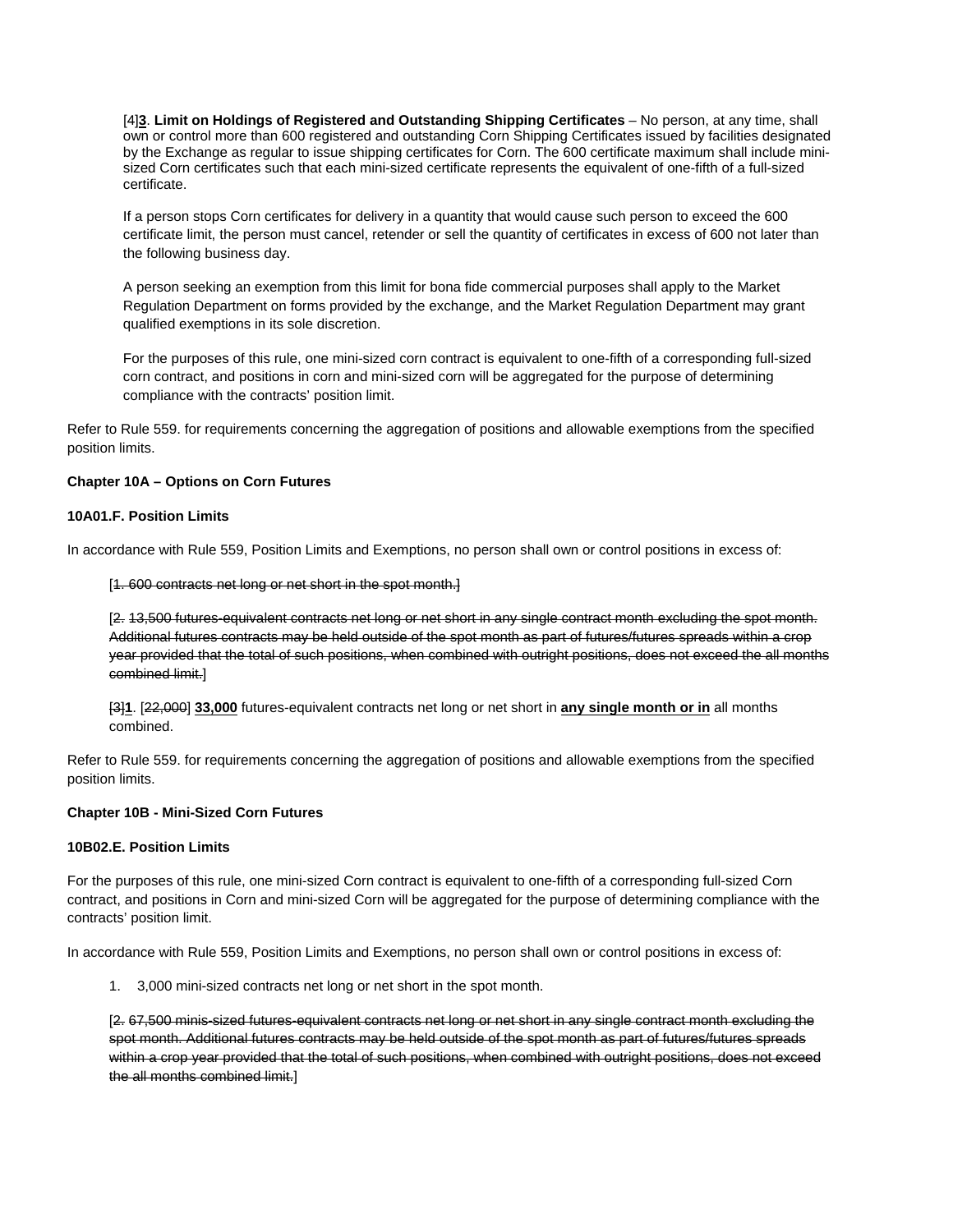[3]**2**. [110,000] **165,000** mini-sized futures-equivalent contracts net long or net short in **any single month other than the spot month or in** all months combined.

[4] **3**. **Limit on Holdings of Registered and Outstanding Shipping Certificates** – No person, at any time, shall own or control more than 600 registered and outstanding Corn Shipping Certificates issued by facilities designated by the Exchange as regular to issue shipping certificates for Corn. The 600 certificate maximum shall include mini-sized Corn certificates such that each mini-sized certificate represents the equivalent of one-fifth of a full-sized certificate. If a person stops Corn certificates for delivery in a quantity that would cause such person to exceed the 600 certificate limit, the person must cancel, retender or sell the quantity of certificates in excess of 600 not later than the following business day. A person seeking an exemption from this limit for bona fide commercial purposes shall apply to the Market Regulation Department on forms provided by the exchange, and the Market Regulation Department may grant qualified exemptions in its sole discretion

Refer to Rule 559. for requirements concerning the aggregation of positions and allowable exemptions from the specified position limits.

# **Chapter 10J - Corn Calendar Spread Options**

## **10J01.F. Position Limits**

For the purposes of this rule positions in Corn futures and options, mini-sized Corn futures, and Corn Calendar Spread Options will be aggregated for the purpose of determining compliance with the contracts' position limit.

In accordance with Rule 559, Position Limits and Exemptions, no person shall own or control Corn Calendar Spread Options positions in excess of:

[1. 13,500 futures-equivalent contracts net long or net short in any single contract month excluding the spot month. Additional options contracts may be held as part of option/option or option/futures spreads between months within the same crop year or across multiple crop years provided that the total of such positions, when combined with outright positions, does not exceed the all months combined limit. The futures-equivalents for both the options and futures contracts are aggregated to determine compliance with these net same side single month position limits.]

[2] **1**. [22,000] **33,000** futures-equivalent contracts net long or net short in **any single month or in** all months combined.

Refer to Rule 559 for requirements concerning the aggregation of positions and allowable exemptions from the specified position limits.

# **Chapter 10M - Soybean-Corn Intercommodity Ratio Options**

## **10M01.F. Position Limits**

For the purposes of this rule, positions in Corn futures and options, mini-sized Corn futures, Corn Calendar Spread options, and Soybean-Corn Intercommodity Spread options and positions in Soybean futures and options, mini-sized Soybean futures, Soybean Calendar Spread options, and Soybean-Corn Intercommodity Ratio options will be aggregated for the purpose of determining compliance with the contracts' position limit.

In accordance with Rule 559, Position Limits and Exemptions, no person shall own or control Corn positions in excess of:

[1. 13,500 futures-equivalent contracts net long or net short in any single contract month excluding the spot month. Additional options contracts may be held as part of option/option or option/futures spreads between months within the same crop year or across multiple crop years provided that the total of such positions, when combined with outright positions, does not exceed the all months combined limit. The futures-equivalents for both the options and futures contracts are aggregated to determine compliance with these net same side single month position limits.]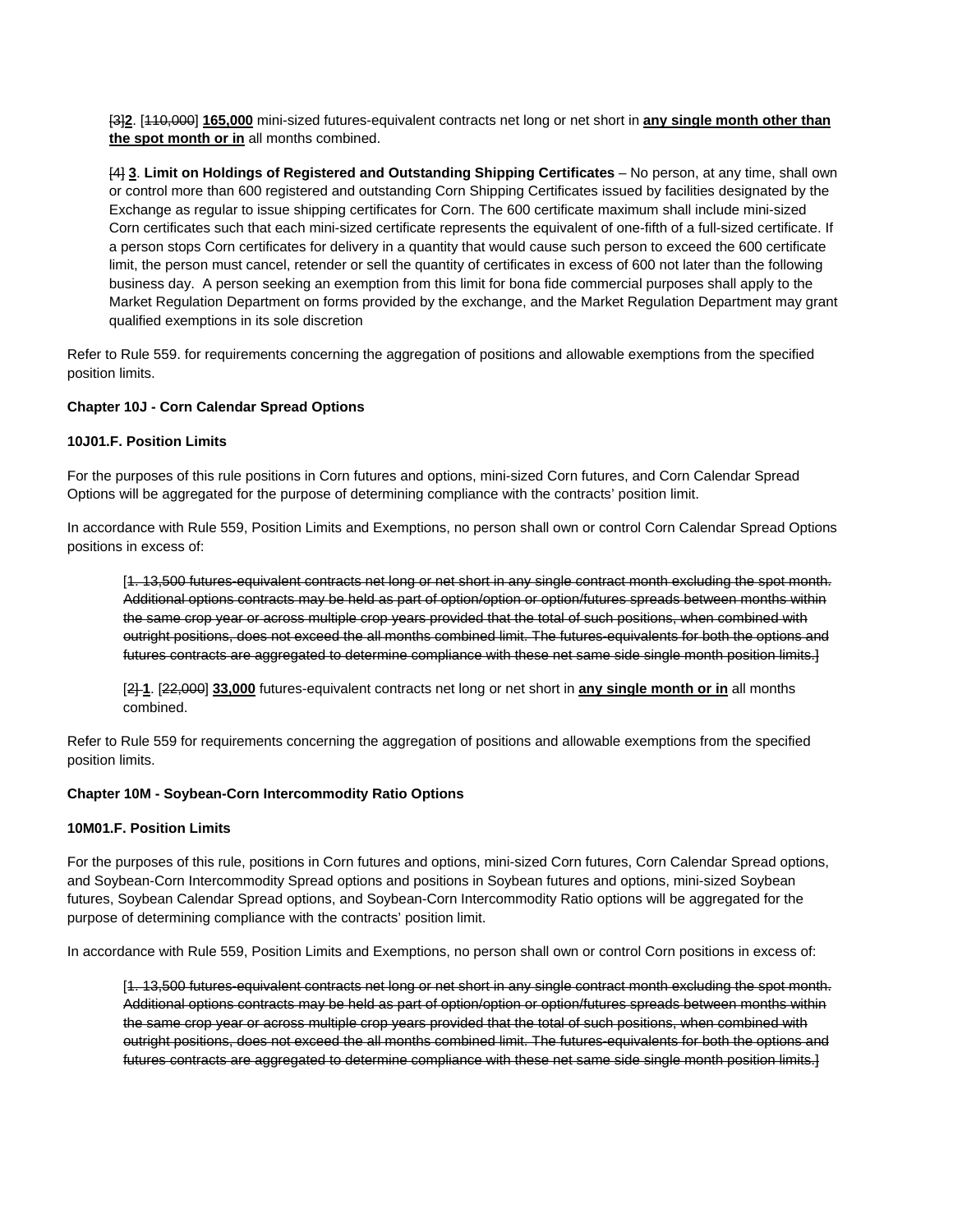[2]**1**. [22,000] **33,000** futures-equivalent contracts net long or net short in **any single month or in** all months combined.

In accordance with Rule 559, Position Limits and Exemptions, no person shall own or control Soybean positions in excess of:

[1. 6,500 futures-equivalent contracts net long or net short in any single contract month excluding the spot month. Additional options contracts may be held as part of option/option or option/futures spreads between months within the same crop year or across multiple crop years provided that the total of such positions, when combined with outright positions, does not exceed the all months combined limit. The futures-equivalents for both the options and futures contracts are aggregated to determine compliance with these net same side single month position limits.]

[2]**1**. [10,000] **15,000** futures-equivalent contracts net long or net short in **any single month or in** all months combined.

Refer to Rule 559 for requirements concerning the aggregation of positions and allowable exemptions from the specified position limits.

## **Chapter 10N - Wheat–Corn Intercommodity Spread Options**

#### **10N01.F. Position Limits**

**For the purposes of this rule, positions in Corn futures and options, mini-sized Corn futures, Corn Calendar Spread options, and Wheat-Corn Intercommodity Spread options and positions in Wheat futures and options, mini-sized Wheat futures, Wheat Calendar Spread options, and Wheat-Corn Intercommodity Ratio options will be aggregated for the purpose of determining compliance with the contracts' position limit.**

In accordance with Rule 559, Position Limits and Exemptions, no person shall own or control Corn futures and options positions in excess of:

#### [1. 600 futures contracts net long or net short in the spot month.]

[2. 13,500 futures-equivalent contracts net long or net short in any single contract month excluding the spot month. Additional futures contracts may be held outside of the spot month as part of futures/futures spreads within a crop year provided that the total of such positions, when combined with outright positions, does not exceed the all months combined limit.]

[3]**1**. [22,000] **33,000** futures-equivalent contracts net long or net short in **any single month or in** all months combined.

Also in accordance with Rule 559, no person shall own or control Wheat futures and options positions in excess of:

[1. 600 futures contracts net long or net short in the spot month.]

[2. 5,000 futures-equivalent contracts net long or net short in any single contract month excluding the spot month. Additional futures contracts may be held outside of the spot month as part of futures/futures spreads within a crop year provided that the total of such positions, when combined with outright positions, does not exceed the all months combined limit.]

[3] **1**. [6,500] **12,000** futures-equivalent contracts net long or net short in **any single month or in** all months combined.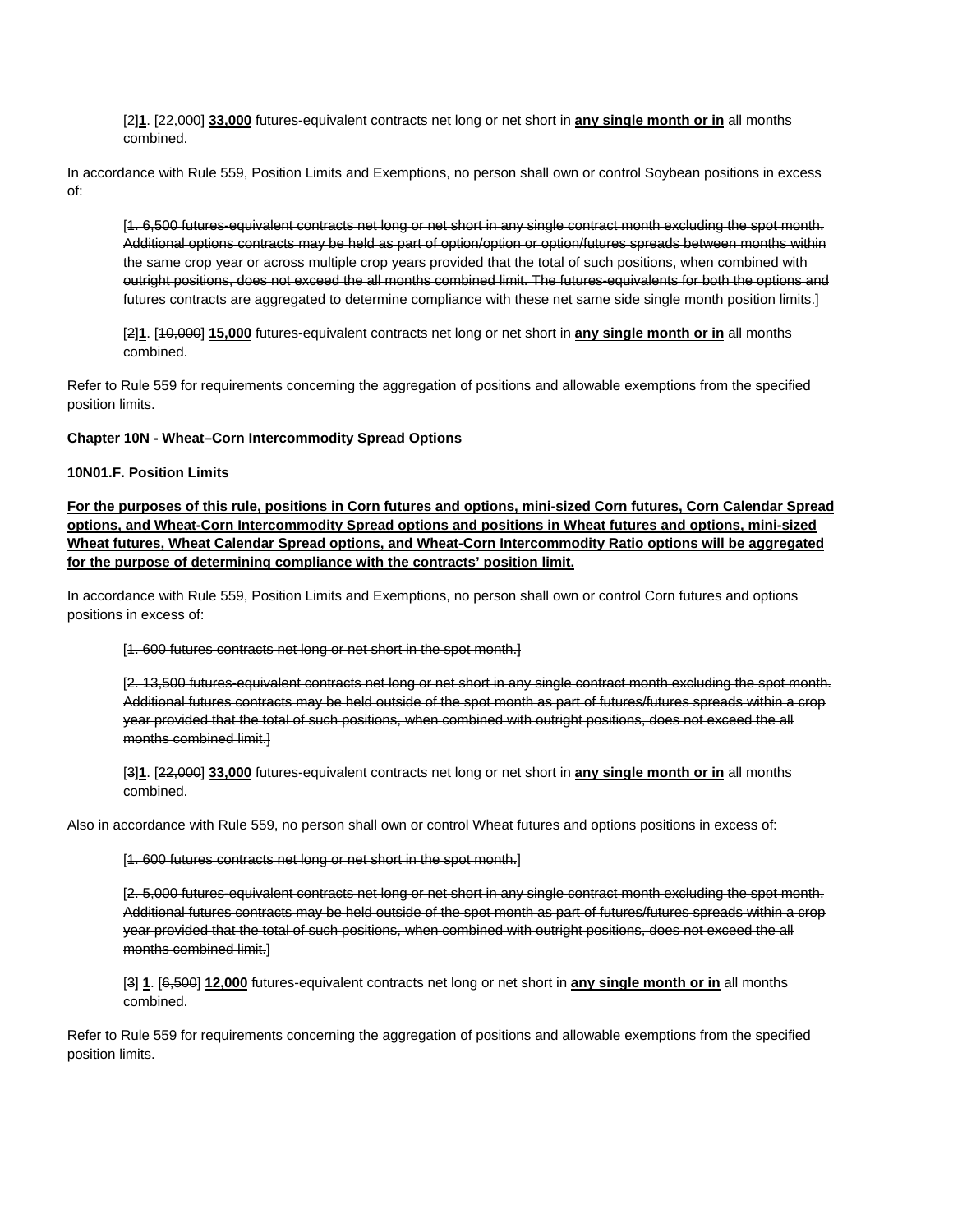## **Chapter 11 - Soybean Futures**

# **11102.E. Position Limits**

In accordance with Rule 559., Position Limits and Exemptions, no person shall own or control positions in excess of:

1. 600 contracts net long or net short in the spot month.

[2. 6,500 futures-equivalent contracts net long or net short in any single contract month excluding the spot month. Additional futures contracts may be held outside of the spot month as part of futures/futures spreads within a crop year provided that the total of such positions, when combined with outright positions, does not exceed the all months combined limit.]

[3]**2**. [10,000] **15,000** futures-equivalent contracts net long or net short in **any single month other than the spot month or in** all months combined.

For the purposes of this rule, one mini-sized soybean contract is equivalent to one-fifth of a corresponding full-sized soybean contract, and positions in soybean and mini-sized soybean contracts will be aggregated for the purpose of determining compliance with the contracts' position limit.

[4]**3**. Limit on Holdings of Registered and Outstanding Shipping Certificates - No person, at any time, shall own or control more than 600 registered and outstanding Soybean Shipping Certificates issued by facilities designated by the Exchange as regular to issue shipping certificates for Soybeans. The 600 certificate maximum shall include mini-sized Soybean certificates such that each mini-sized certificate represents the equivalent of onefifth of a full-sized certificate.

If a person stops Soybean certificates for delivery in a quantity that would cause such person to exceed the 600 certificate limit, the person must cancel, retender or sell the quantity of certificates in excess of 600 not later than the following business day.

A person seeking an exemption from this limit for bona fide commercial purposes shall apply to the Market Regulation Department on forms provided by the exchange, and the Market Regulation Department may grant qualified exemptions in its sole discretion.

Refer to Rule 559. for requirements concerning the aggregation of positions and allowable exemptions from the specified position limits.

## **Chapter 11A - Options on Soybean Futures**

## **11A01.F. Position Limits**

In accordance with Rule 559, Position Limits and Exemptions, no person shall own or control positions in excess of:

[1. 600 futures contracts net long or net short in the spot month.]

[2. 6,500 futures-equivalent contracts net long or net short in any single contract month excluding the spot month. Additional futures contracts may be held outside of the spot month as part of futures/futures spreads within a crop year provided that the total of such positions, when combined with outright positions, does not exceed the all months combined limit.]

[3]**1**. [10,000] **15,000** futures-equivalent contracts net long or net short in **any single month or in** all months combined.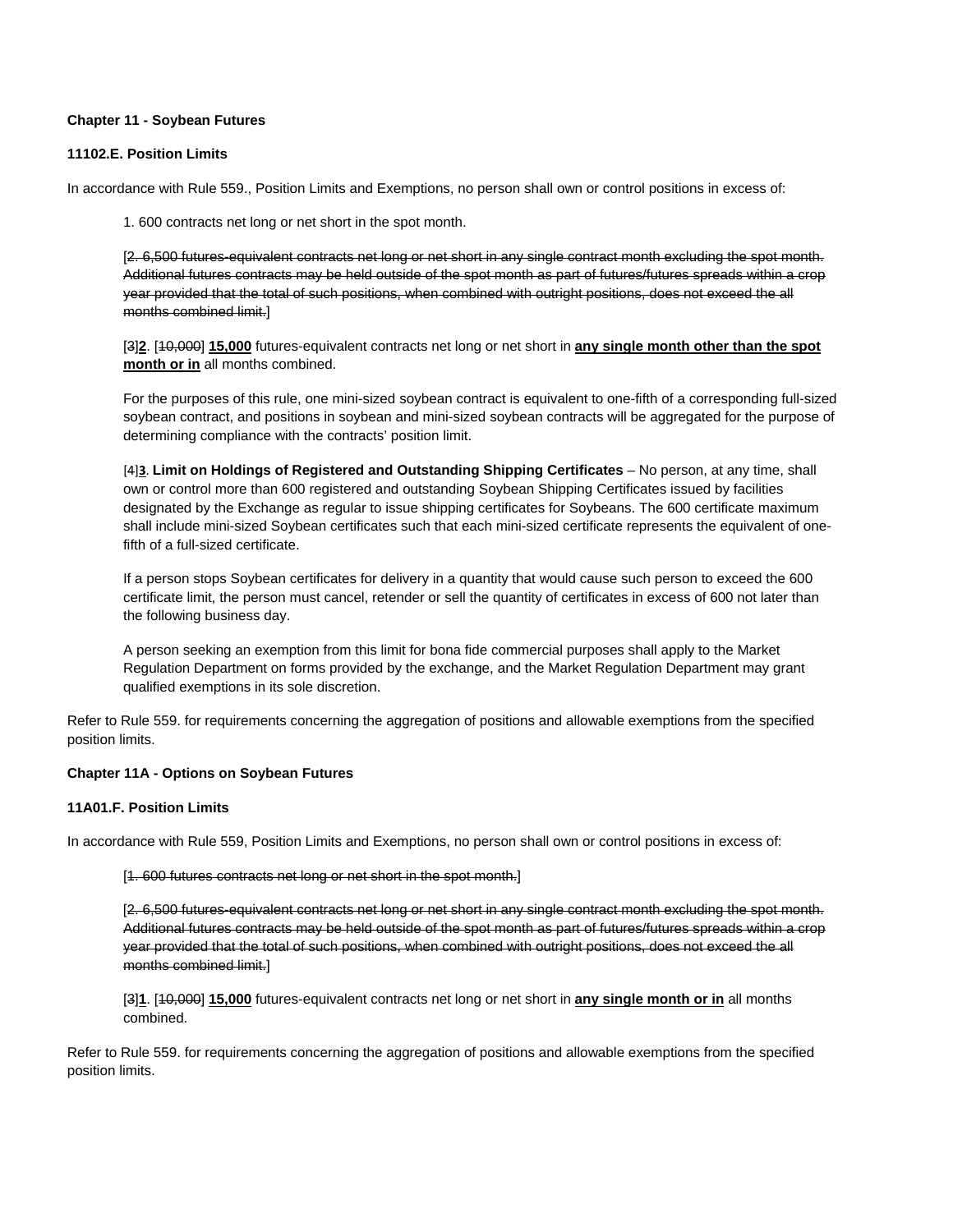# **Chapter 11B - Mini-Sized Soybean Futures**

# **11B02.E. Position Limits**

For the purposes of this rule, one mini-sized soybean contract is equivalent to one-fifth of a corresponding full-sized soybean contract, and positions in soybeans and mini-sized soybeans will be aggregated for the purpose of determining compliance with the contracts' position limit.

In accordance with Rule 559., Position Limits and Exemptions, no person shall own or control positions in excess of:

1. 3,000 contracts net long or net short in the spot month.

[2. 32,500 futures-equivalent contracts net long or net short in any single contract month excluding the spot month. Additional futures contracts may be held outside of the spot month as part of futures/futures spreads within a crop year provided that the total of such positions, when combined with outright positions, does not exceed the all months combined limit.]

[3]**2**. [50,000] **75,000** futures-equivalent contracts net long or net short in **any single month other than the spot month or in** all months combined.

[4]<sup>3</sup>. Limit on Holdings of Registered and Outstanding Shipping Certificates - No person, at any time, shall own or control more than 600 registered and outstanding Soybean Shipping Certificates issued by facilities designated by the Exchange as regular to issue shipping certificates for Soybeans. The 600 certificate maximum shall include mini-sized Soybean certificates such that each mini-sized certificate represents the equivalent of onefifth of a full-sized certificate.

If a person stops Soybean certificates for delivery in a quantity that would cause such person to exceed the 600 certificate limit, the person must cancel, retender or sell the quantity of certificates in excess of 600 not later than the following business day.

A person seeking an exemption from this limit for bona fide commercial purposes shall apply to the Market Regulation Department on forms provided by the exchange, and the Market Regulation Department may grant qualified exemptions in its sole discretion.

Refer to Rule 559. for requirements concerning the aggregation of positions and allowable exemptions from the specified position limits.

## **Chapter 11E - Soybean Calendar Spread Options**

# **11E01.F. Position Limits**

For the purposes of this rule positions in Soybean futures and options, mini-sized Soybean futures, and Soybean Calendar Spread Options will be aggregated for the purpose of determining compliance with the contracts' position limit.

In accordance with Rule 559, Position Limits and Exemptions, no person shall own or control Soybean Calendar Spread Options positions in excess of:

[1. 6,500 futures-equivalent contracts net long or net short in any single contract month excluding the spot month. Additional options contracts may be held as part of option/option or option/futures spreads between months within the same crop year or across multiple crop years provided that the total of such positions, when combined with outright positions, does not exceed the all months combined limit. The futures-equivalents for both the options and futures contracts are aggregated to determine compliance with these net same side single month position limits.]

[2]**1**. [10,000] **15,000** futures-equivalent contracts net long or net short in **any single month or in** all months combined.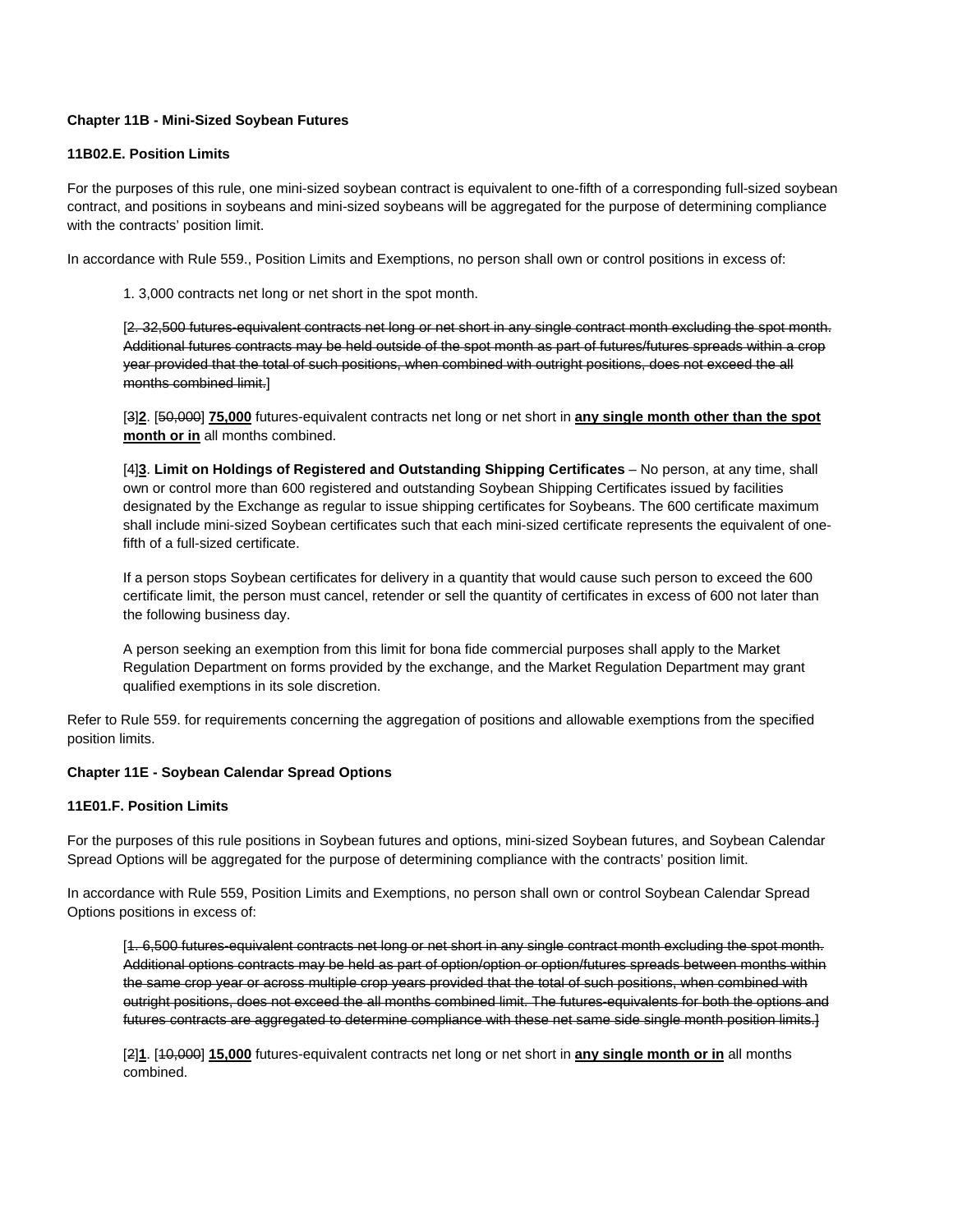Refer to Rule 559 for requirements concerning the aggregation of positions and allowable exemptions from the specified position limits.

#### **Chapter 12 - Soybean Oil Futures**

## **12102.E. Position Limits**

In accordance with Rule 559., Position Limits and Exemptions, no person shall own or control positions in excess of:

1. 540 contracts net long or net short in the spot month.

[2. 5,000 futures-equivalent contracts net long or net short in any single contract month excluding the spot month. Additional futures contracts may be held outside of the spot month as part of futures/futures spreads within a crop year provided that the total of such positions, when combined with outright positions, does not exceed the all months combined limit.]

[3]**2**. [6,500] **8,000** futures-equivalent contracts net long or net short in **any single month other than the spot month or in** all months combined.

[4]**3. Limit on Holdings of Registered and Outstanding Receipts** – No person, at any time, shall own or control more than 540 registered and outstanding Soybean Oil Receipts issued by facilities designated by the Exchange as regular to issue receipts for Soybean Oil.

If a person stops Soybean Oil receipts for delivery in a quantity that would cause such person to exceed the 540 receipt limit, the person must cancel, retender or sell the quantity of receipts in excess of 540 not later than the following business day.

A person seeking an exemption from this limit for bona fide commercial purposes shall apply to the Market Regulation Department on forms provided by the exchange, and the Market Regulation Department may grant qualified exemptions in its sole discretion.

Refer to Rule 559. for requirements concerning the aggregation of positions and allowable exemptions from the specified position limits.

#### **Chapter 12A - Options on Soybean Oil Futures**

#### **12A01.F. Position Limits**

In accordance with Rule 559, Position Limits and Exemptions, no person shall own or control positions in excess of:

[1. 540 futures contracts net long or net short in the spot month.]

[2. 5,000 futures-equivalent contracts net long or net short in any single contract month excluding the spot month. Additional futures contracts may be held outside of the spot month as part of futures/futures spreads within a crop year provided that the total of such positions, when combined with outright positions, does not exceed the all months combined limit.]

[3]**1**. [6,500] **8,000** futures-equivalent contracts net long or net short in **any single month or in** all months combined.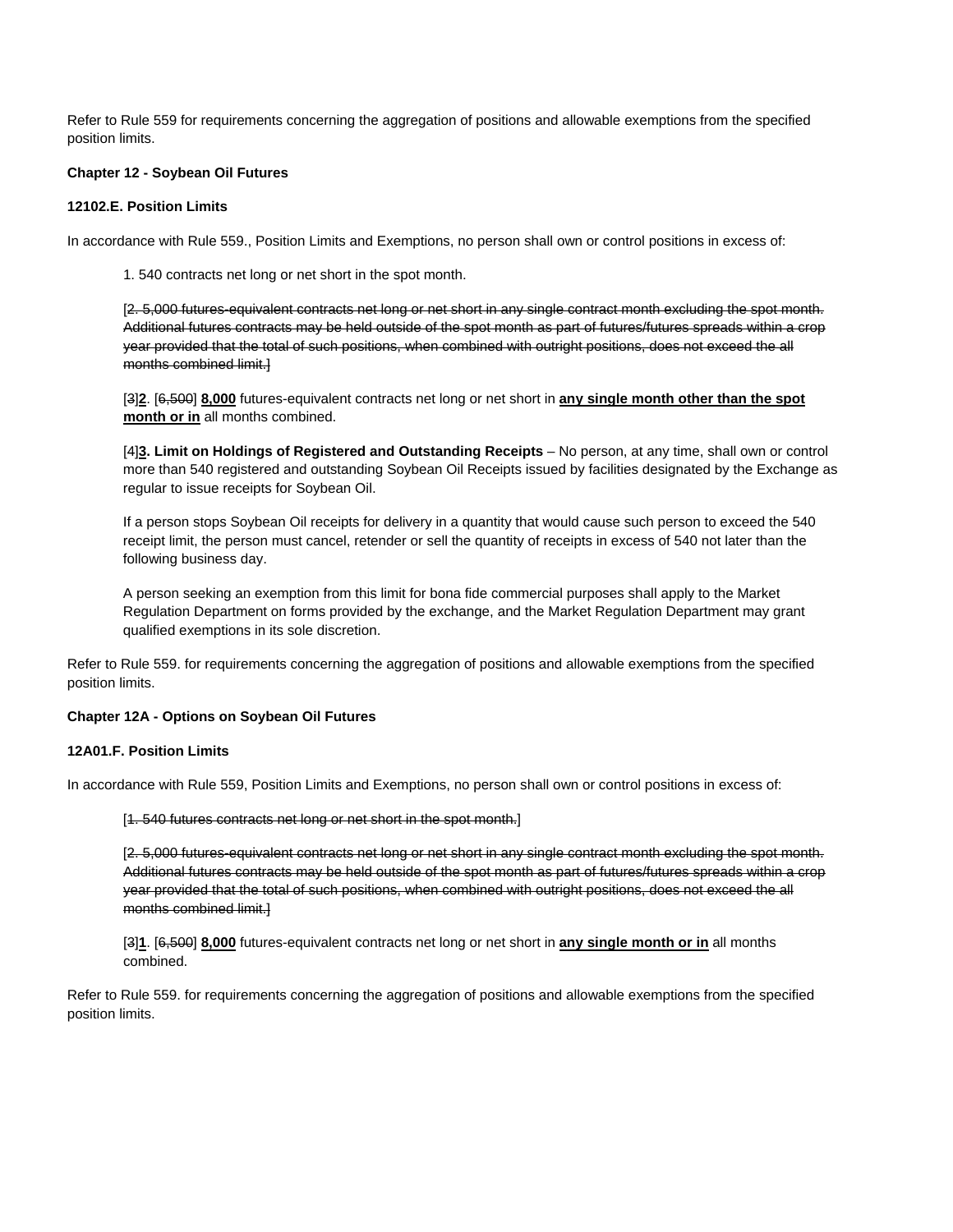# **Chapter 12B - Soybean Oil Calendar Spread Options**

# **12B01.F. Position Limits**

For the purposes of this rule positions in Soybean Oil futures and options and Soybean Oil Calendar Spread Options will be aggregated for the purpose of determining compliance with the contracts' position limit.

In accordance with Rule 559, Position Limits and Exemptions, no person shall own or control Soybean Oil Calendar Spread Options positions in excess of:

[1. 5,000 futures-equivalent contracts net long or net short in any single contract month excluding the spot month. Additional options contracts may be held as part of option/option or option/futures spreads between months within the same crop year or across multiple crop years provided that the total of such positions, when combined with outright positions, does not exceed the all months combined limit. The futures-equivalents for both the options and futures contracts are aggregated to determine compliance with these net same side single month position limits.]

[2]**1**. [6,500] **8,000** futures-equivalent contracts net long or net short in **any single month or in** all months combined.

Refer to Rule 559 for requirements concerning the aggregation of positions and allowable exemptions from the specified position limits.

#### **Chapter 13 - Soybean Meal Futures**

# **13102.E. Position Limits**

In accordance with Rule 559., Position Limits and Exemptions, no person shall own or control positions in excess of:

1. 720 contracts net long or net short in the spot month.

[2. 5,000 futures-equivalent contracts net long or net short in any single contract month excluding the spot month. Additional futures contracts may be held outside of the spot month as part of futures/futures spreads within a crop year provided that the total of such positions, when combined with outright positions, does not exceed the all months combined limit.]

[3]**2**. 6,500 futures-equivalent contracts net long or net short in **any single month other than the spot month or in** all months combined.

[4]**3**. Limit on Holdings of Registered and Outstanding Shipping Certificates – No person, at any time, shall own or control more than 720 registered and outstanding Soybean Meal Shipping Certificates issued by facilities designated by the Exchange as regular to issue shipping certificates for Soybean Meal.

If a person stops Soybean Meal certificates for delivery in a quantity that would cause such person to exceed the 720 certificate limit, the person must cancel, retender or sell the quantity of certificates in excess of 720 not later than the following business day.

A person seeking an exemption from this limit for bona fide commercial purposes shall apply to the Market Regulation Department on forms provided by the exchange, and the Market Regulation Department may grant qualified exemptions in its sole discretion.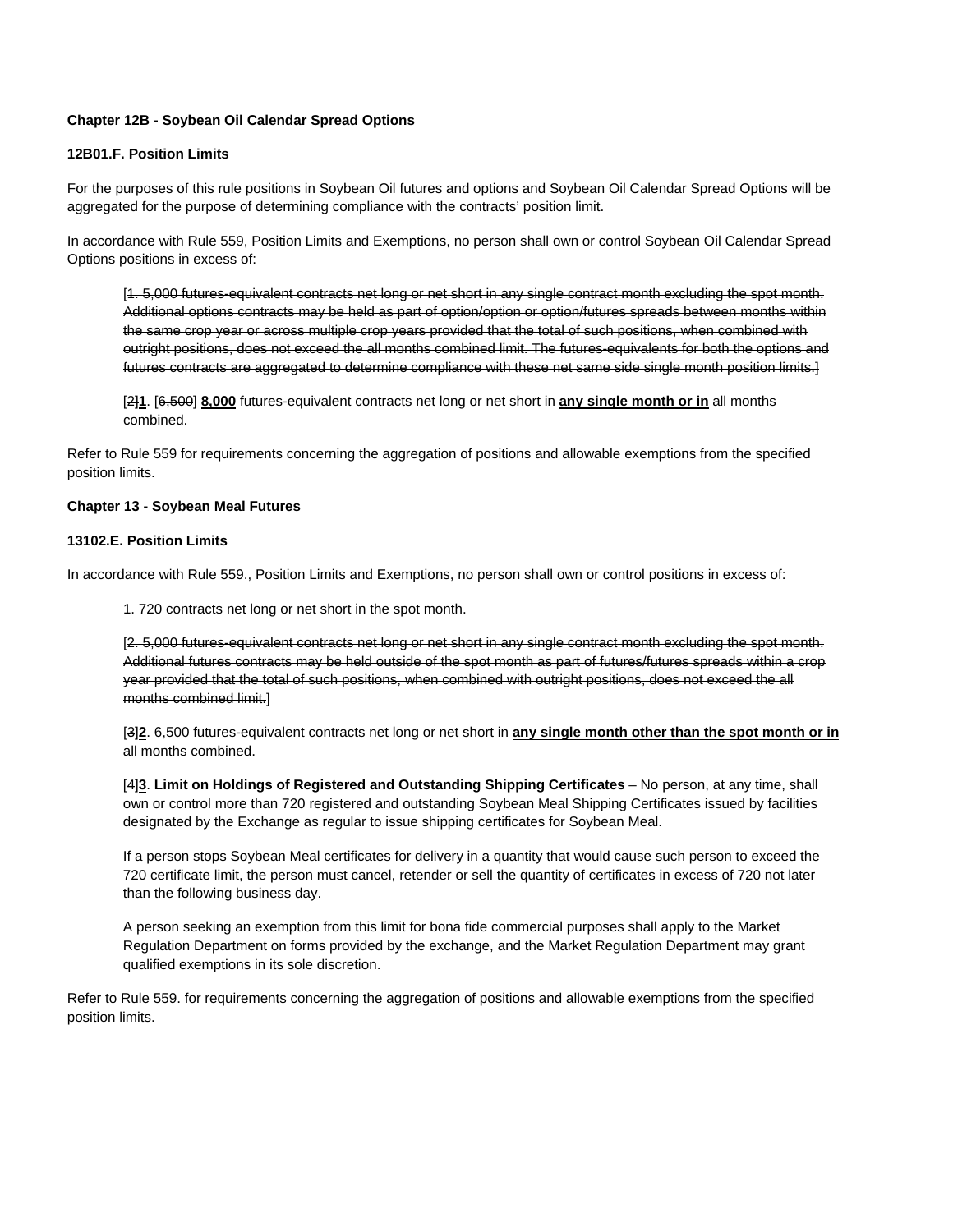# **Chapter 13A - Options on Soybean Meal Futures**

## **13A01.F. Position Limits**

In accordance with Rule 559, Position Limits and Exemptions, no person shall own or control positions in excess of:

[1. 720 futures contracts net long or net short in the spot month.]

[2. 5,000 futures-equivalent contracts net long or net short in any single contract month excluding the spot month. Additional futures contracts may be held outside of the spot month as part of futures/futures spreads within a crop year provided that the total of such positions, when combined with outright positions, does not exceed the all months combined limit.]

[3]**1**. 6,500 futures-equivalent contracts net long or net short in **any single month or in** all months combined.

Refer to Rule 559. for requirements concerning the aggregation of positions and allowable exemptions from the specified position limits.

## **Chapter 13B - Soybean Meal Calendar Spread Options**

#### **13B01.F. Position Limits**

For the purposes of this rule positions in Soybean Meal futures and options and Soybean Meal Calendar Spread Options will be aggregated for the purpose of determining compliance with the contracts' position limit.

In accordance with Rule 559, Position Limits and Exemptions, no person shall own or control Soybean Meal Calendar Spread Options positions in excess of:

[1. 5,000 futures-equivalent contracts net long or net short in any single contract month excluding the spot month. Additional options contracts may be held as part of option/option or option/futures spreads between months within the same crop year or across multiple crop years provided that the total of such positions, when combined with outright positions, does not exceed the all months combined limit. The futures-equivalents for both the options and futures contracts are aggregated to determine compliance with these net same side single month position limits.]

[2]**1**. 6,500 futures-equivalent contracts net long or net short in **any single month or in** all months combined.

Refer to Rule 559 for requirements concerning the aggregation of positions and allowable exemptions from the specified position limits.

## **Chapter 14 - Wheat Futures**

## **14102.E. Position Limits**

In accordance with Rule 559., Position Limits and Exemptions, no person shall own or control positions in excess of:

1. 600 contracts net long or net short in the spot month.

In the last five trading days of the expiring futures month in May, the speculative position limit will be 600 contracts if deliverable supplies are at or above 2,400 contracts, 500 contracts if deliverable supplies are between 2,000 and 2,399 contracts, 400 contracts if deliverable supplies are between 1,600 and 1,999 contracts, 300 contracts if deliverable supplies are between 1,200 and 1,599 contracts, and 220 contracts if deliverable supplies are below 1,200 contracts. Deliverable supplies will be determined from the CBOT's Stocks of Grain report on the Friday preceding the first notice day for the May contract month.

[2. 5,000 futures-equivalent contracts net long or net short in any single contract month excluding the spot month. Additional futures contracts may be held outside of the spot month as part of futures/futures spreads within a crop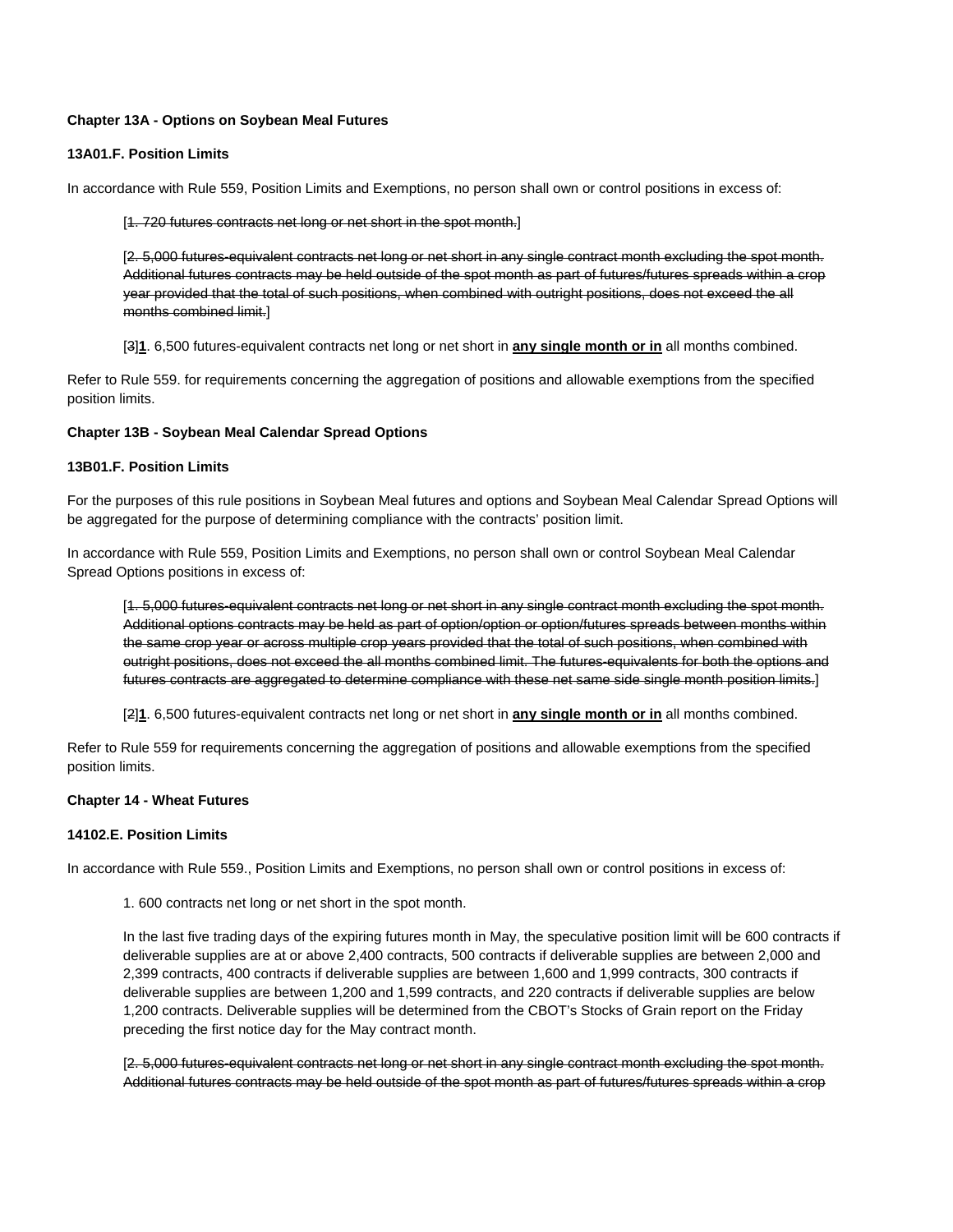year provided that the total of such positions, when combined with outright positions, does not exceed the all months combined limit.]

[3]**2**. [6,500] **12,000** futures-equivalent contracts net long or net short in **any single month other than the spot month or in** all months combined.

[4]**3**. Limit on Holdings of Registered and Outstanding Shipping Certificates – No person, at any time, shall own or control more than 600 registered and outstanding Wheat Shipping Certificates issued by facilities designated by the Exchange as regular to issue shipping certificates for Wheat. The 600 certificate maximum shall include mini-sized Wheat certificates such that each mini-sized certificate represents the equivalent of one-fifth of a full-sized certificate.

If a person stops Wheat certificates for delivery in a quantity that would cause such person to exceed the 600 certificate limit, the person must cancel, retender or sell the quantity of certificates in excess of 600 not later than the following business day.

A person seeking an exemption from this limit for bona fide commercial purposes shall apply to the Market Regulation Department on forms provided by the exchange, and the Market Regulation Department may grant qualified exemptions in its sole discretion.

For the purposes of this rule, one mini-sized wheat contract is equivalent to one-fifth of a corresponding full-sized wheat contract, and positions in wheat and mini-sized wheat will be aggregated for the purpose of determining compliance with the contracts' position limit.

Refer to Rule 559. for requirements concerning the aggregation of positions and allowable exemptions from the specified position limits.

## **Chapter 14A - Options on Wheat Futures**

# **14A01.F. Position Limits**

In accordance with Rule 559, Position Limits and Exemptions, no person shall own or control positions in excess of:

[1. 600 futures contracts net long or net short in the spot month subject to the special provisions regarding the May contract.]

[2. 5,000 futures-equivalent contracts net long or net short in any single contract month excluding the spot month. Additional futures contracts may be held outside of the spot month as part of futures/futures spreads within a crop year provided that the total of such positions, when combined with outright positions, does not exceed the all months combined limit.]

[3]**1**. [6,500] **12,000** futures-equivalent contracts net long or net short in **any single month or in** all months combined.

Refer to Rule 559. for requirements concerning the aggregation of positions and allowable exemptions from the specified position limits.

#### **Chapter 14B - Mini-Sized Wheat Futures**

#### **14B02.E. Position Limits**

For the purposes of this rule, one mini-sized wheat contract is equivalent to one-fifth of a corresponding full-sized wheat contract, and positions in wheat and mini-sized wheat will be aggregated for the purpose of determining compliance with the contracts' position limit.

In accordance with Rule 559., Position Limits and Exemptions, no person shall own or control positions in excess of: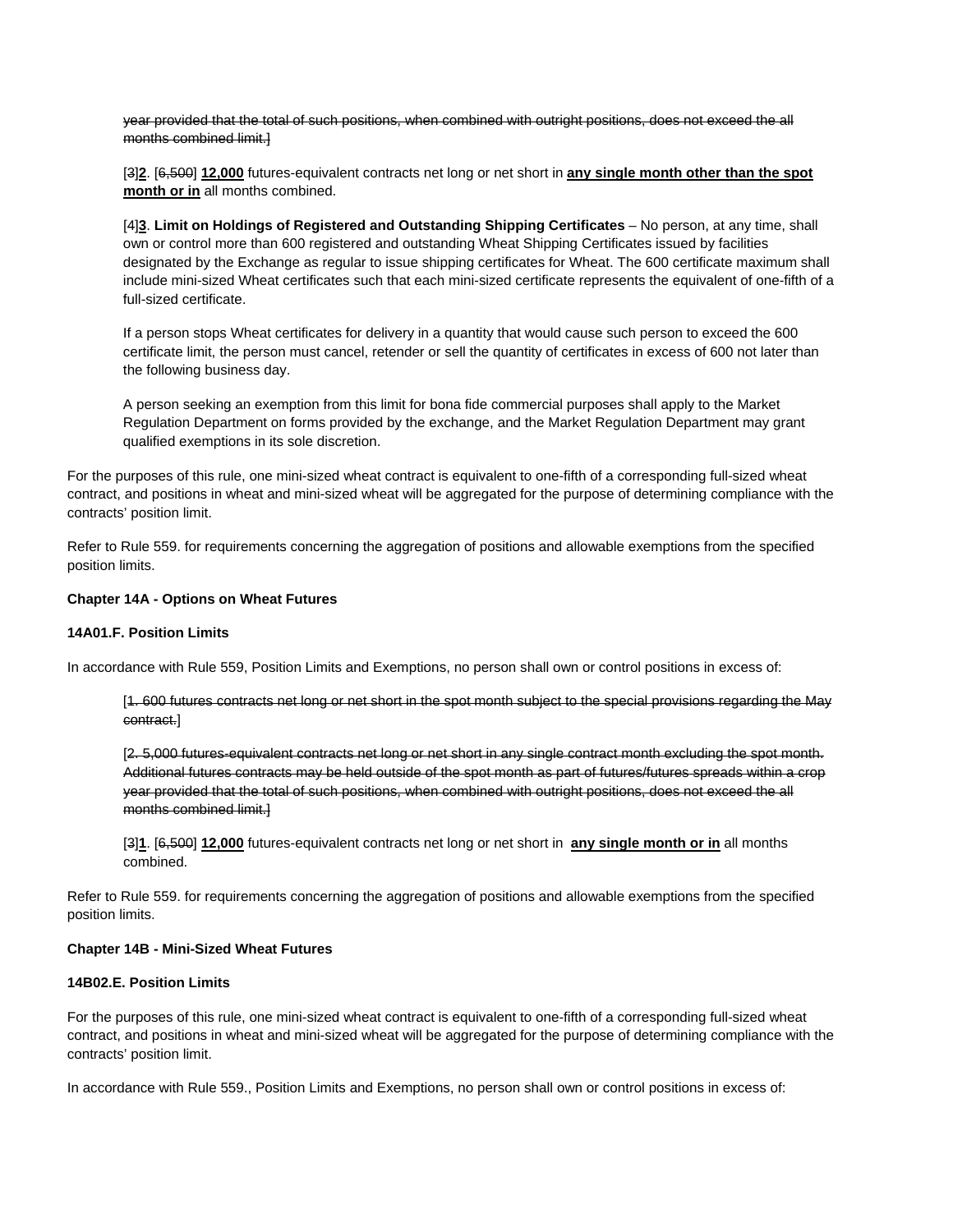1. 3,000 contracts net long or net short in the spot month.

In the last five trading days of the expiring futures month in May, the speculative position limit will be 3,000 contracts if deliverable supplies are at or above 12,000 contracts, 2,500 contracts if deliverable supplies are between 10,000 and 11,999 contracts, 2,000 contracts if deliverable supplies are between 8,000 and 9,999 contracts, 1,500 contracts if deliverable supplies are between 6,000 and 7,999 contracts, and 1,100 contracts if deliverable supplies are below 6,000 contracts. Deliverable supplies will be determined from the CBOT's Stocks of Grain report on the Friday preceding the first notice day for the May contract month.

[2. 25,000 futures-equivalent contracts net long or net short in any single contract month excluding the spot month. Additional futures contracts may be held outside of the spot month as part of futures/futures spreads within a crop year provided that the total of such positions, when combined with outright positions, does not exceed the all months combined limit.]

[3]**2**. [32,500] **60,000** futures-equivalent contracts net long or net short in **any single month other than the spot month or in** all months combined.

[4]**3**. Limit on Holdings of Registered and Outstanding Shipping Certificates – No person, at any time, shall own or control more than 600 registered and outstanding Wheat Shipping Certificates issued by facilities designated by the Exchange as regular to issue shipping certificates for Wheat. The 600 certificate maximum shall include mini-sized Wheat certificates such that each mini-sized certificate represents the equivalent of one fifth of a full-sized certificate.

If a person stops Wheat certificates for delivery in a quantity that would cause such person to exceed the 600 certificate limit, the person must cancel, retender or sell the quantity of certificates in excess of 600 not later than the following business day.

A person seeking an exemption from this limit for bona fide commercial purposes shall apply to the Market Regulation Department on forms provided by the exchange, and the Market Regulation Department may grant qualified exemptions in its sole discretion.

Refer to Rule 559. for requirements concerning the aggregation of positions and allowable exemptions from the specified position limits.

## **Chapter 14D - Wheat Calendar Spread Options**

# **14D01.F. Position Limits**

For the purposes of this rule positions in Wheat futures and options, mini-sized Wheat futures, and Wheat Calendar Spread Options will be aggregated for the purpose of determining compliance with the contracts' position limit.

In accordance with Rule 559, Position Limits and Exemptions, no person shall own or control Wheat Calendar Spread Options positions in excess of:

[1. 5,000 futures-equivalent contracts net long or net short in any single contract month excluding the spot month. Additional options contracts may be held as part of option/option or option/futures spreads between months within the same crop year or across multiple crop years provided that the total of such positions, when combined with outright positions, does not exceed the all months combined limit. The futures-equivalents for both the options and futures contracts are aggregated to determine compliance with these net same side single month position limits.]

[2]**1**. [6,500] **12,000** futures-equivalent contracts net long or net short in **any single month or in** all months combined.